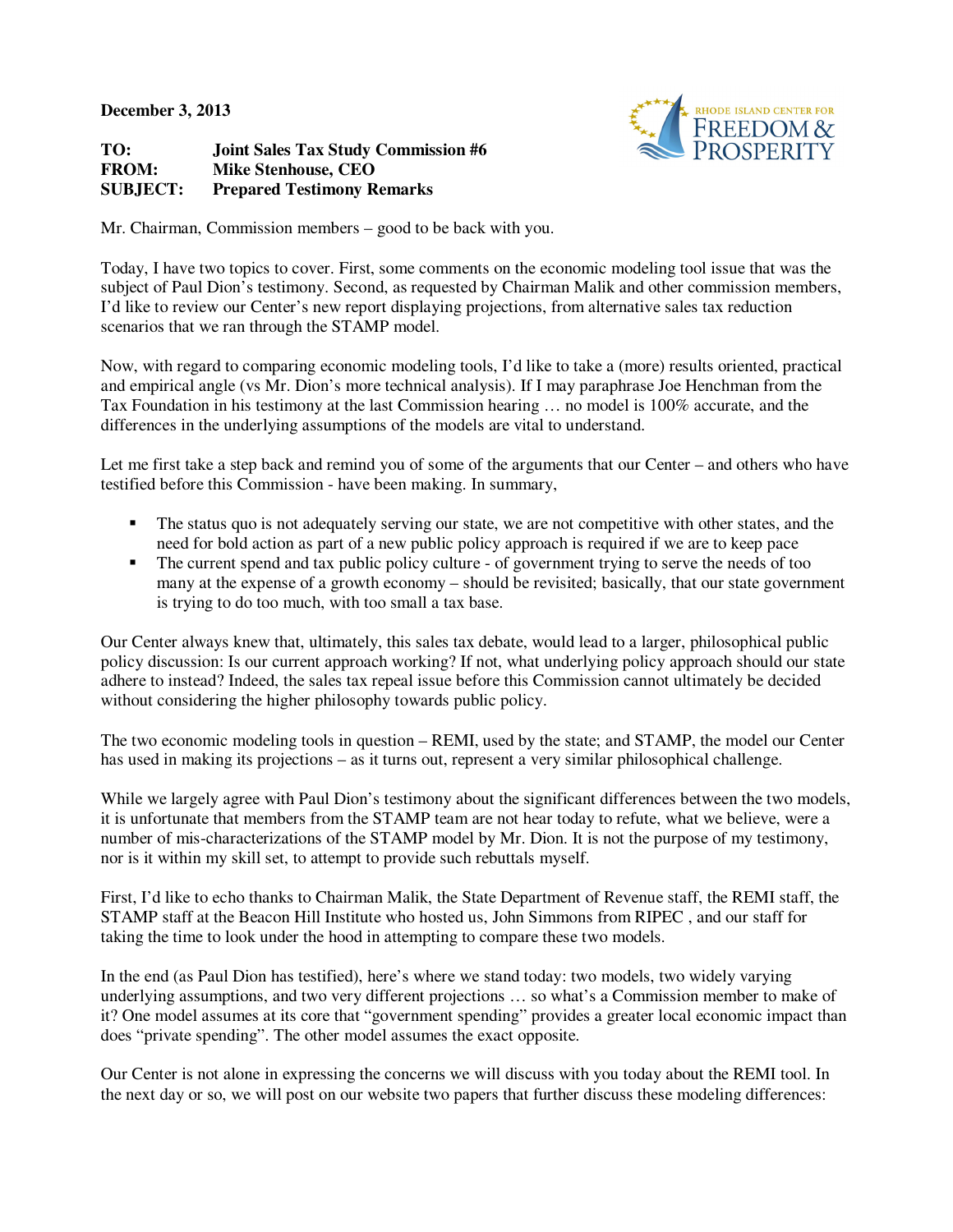- The first paper, published by the Cato Institute some years ago, discussed what it calls the "Misuse of Regional Economic Models" … like REMI.
- The second paper was created just this week by the head of the Beacon Hill Institute, which developed the STAMP model. A PHD economist and professor at Suffolk University, Dr. David Tuerck discusses the appropriateness of modeling state tax policy on "Keynsian" economic theories, theories that government spending is a spur to consumption, as opposed to the "classical" model, which believes that government spending inhibits savings and investment.

This is the core of the debate, when considering these two modeling tools. And, let me say up front that there is no right or wrong answer that applies to all states. Different modeling tools based on differing economic assumptions may produce different projections in different states at different points in time based on differing fundamentals of their highly differentiated state economies.

But there is one critical and important question you should continually ask yourselves as you consider a course of action to recommend: in our state, in Rhode Island, **is the status quo working for us?** And should a modeling tool that supports the status quo be a factor in your determination of whether or not you will support significant sales tax reform?

The REMI model tends to show an economic benefit if we continue the high tax, high spending formula our state has deployed over the past decade or more. In fact, it would show that increasing government spending would be good for our economy.

Again apply the question: how has that spending formula been working out for Rhode Island lately?

The REMI model would similarly show that cutting government spending via tax cuts would be harmful to the economy. But, this is not what you've been hearing from the experts who have previously testified before you.

The STAMP model assumes the opposite: that government spending has the effect of "crowding out" the more vital private consumption … by affecting incentives to work, save, and invest. That lower levels of taxes and spending would, conversely, be good for our state's economy. Clearly, a different approach.

Ask yourself a variation of the question: does RI's economy need a tax policy change?

Let me give you a telling example. These differing philosophies and models can simply be explained by a discussion we had during our meeting in Boston a few weeks ago. We were discussing how STAMP showed that a 0.0% sales tax, with associated government spending cuts, would dramatically boost the economy via the benefits we've already put forth to this commission … and how REMI, conversely, projected a negative impact because of the reduced levels of government spending. I then asked the REMI representatives what the REMI model would show if, instead of reducing the sales tax by 7% to zero, the RI sales tax were to be raised by 7% to 14%, with all of that extra revenue collected to be spent by the state government. They replied that the REMI model would show a "positive" net impact for the economy.

Let me repeat, **the REMI model would predict that doubling the sales tax would be good for Rhode**  Island. How many of you believe that would be the case? Isn't this the same approach that has turned our Ocean State into one of the highest taxed, lowest performing states in the country?

Again, the important point is that, in our state, in Rhode Island, the status quo pattern of ever increasing government spending and taxation is not working for us!

You all already know –ad nauseum - about the persistent near last place rankings of our state. About families struggling and leaving town because of oppressive levels of taxation, and a lack of opportunity.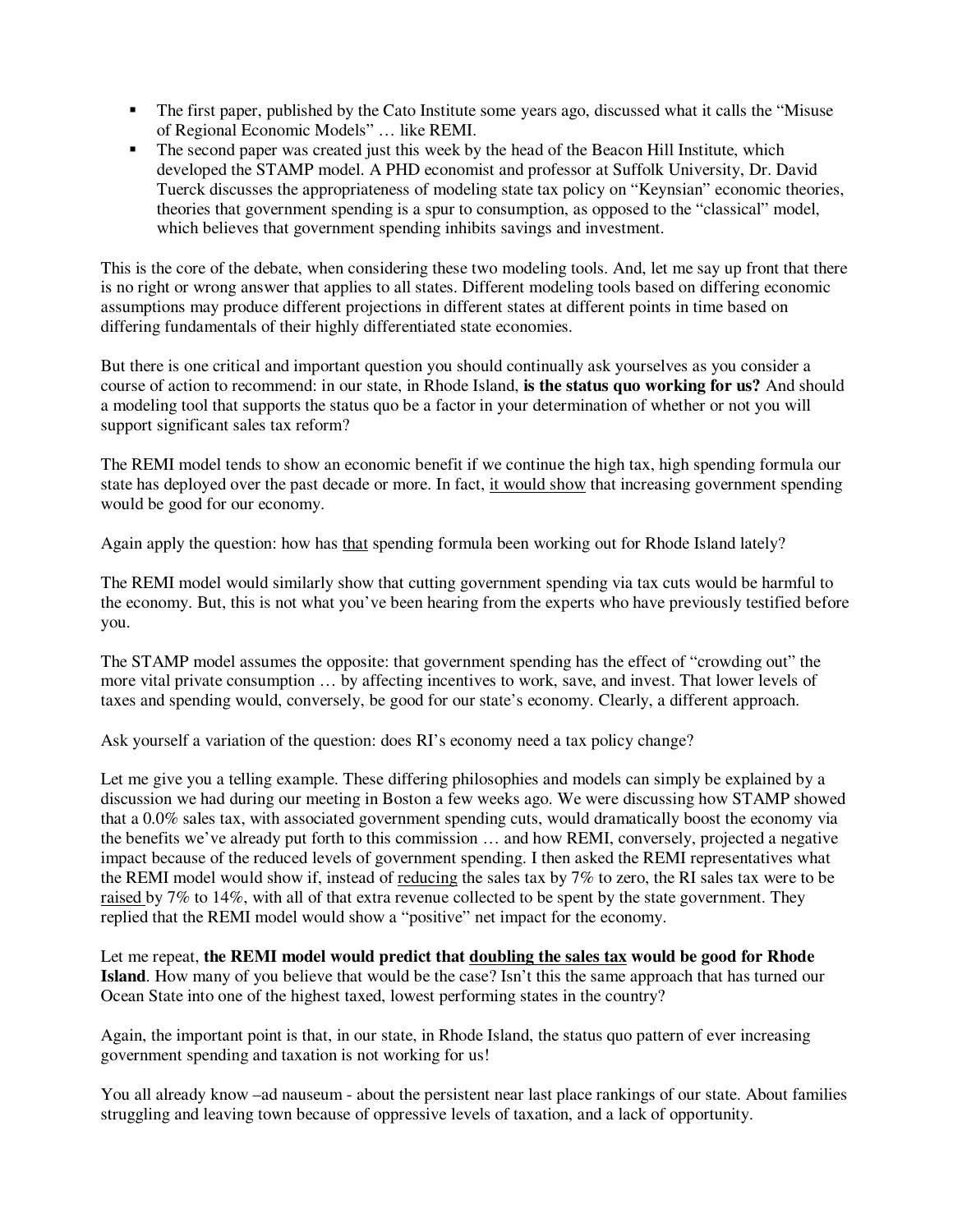And remember that during the course of these hearings you have heard testimony about economic philosophies, from a national tax expert about the need for our state to become more competitive and to be known for something, about modeling projections that show enormous potential job growth, empirical data about how a zero sales tax state such as NH has won billions of dollars in retail sales from its VT and ME neighbors, research about how RI's border population is more dense and more wealthy than NH's (indicating that repeal of the sales tax might have an ever greater positive effect in RI), and you heard anecdotal evidence from person after person, student after student, family member after family member, and business owner after business owner, how repeal of the sales tax, and lower tax burdens overall, would be a help to their family finances and business prospects …

… that the status quo is the enemy of their futures.

Yet the REMI model, which in our view is symbolic of the status quo tax and spend approach, suggests we ignore this evidence and trust that more of the same is the answer for our state. I concede that that model and that philosophy may work in some states, but it is up to you – and this Commission - to determine if continuing this status quo philosophy is ever going to work for OUR state.

In fact, even State Tax Administrator, David M. Sullivan, said last week in the ProJo that the recent liquor/wine tax cuts should help to spur sales and boost the state's economy at an important time for retailers. How does this statement square with the opposite findings of the department own REMI tool?

The STAMP model, the basis for the projections in our original Zero.Zero report and for the new projections I'll soon share with you, provides a direct alternative to the status quo. Admittedly, and as Paul Dion has pointed out, the two models employ a dramatically different philosophical approach.

It is the job of this commission to determine if a tax policy change is needed. And, inevitably, this means that you must also endorse a specific economic philosophy. Does Rhode Island need a new approach?

If yes, and you believe the status quo is not acceptable, then we suggest that a modeling tool that places a premium on that new approach should be your guide – the STAMP model that our Center entrusts.

If not, and you believe that our state should continue with its status quo tax and spend policies, then you should continue to be guided by the state's REMI model.

Allow me to present one other, we think, indisputable argument as to why you may choose to give more credence to the STAMP model: the report card our Center published shows that RI is the #1 state in the country when it comes to "income redistribution": In other words, the highest level of government spending on certain groups, after collecting taxes from other groups. **If government spending is indeed a stimulus to a state's economy, as REMI assumes, and if RI has been doing this at a higher level than any other state, then it would stand to reason that we should have the nation's best economy. Right?** However, the vast majority of data indicates that the exact opposite is true.

In fact, in our state, in Rhode Island, some of the highest levels of government spending in the nation have led to one of the worst performing state economies in the nation. (Why would this Commission, or the General Assembly, turn away from a pro growth idea like repealing the sales tax, because of projections from a model that not only supports continued government spending, but actually projects that more of this failed medicine is the cure? It simply does not add up, at least in our state.)

To quote the Beacon Hill paper: The view that the path to economic expansion lies in combined spending and tax increases certainly does not fit the facts at the state level.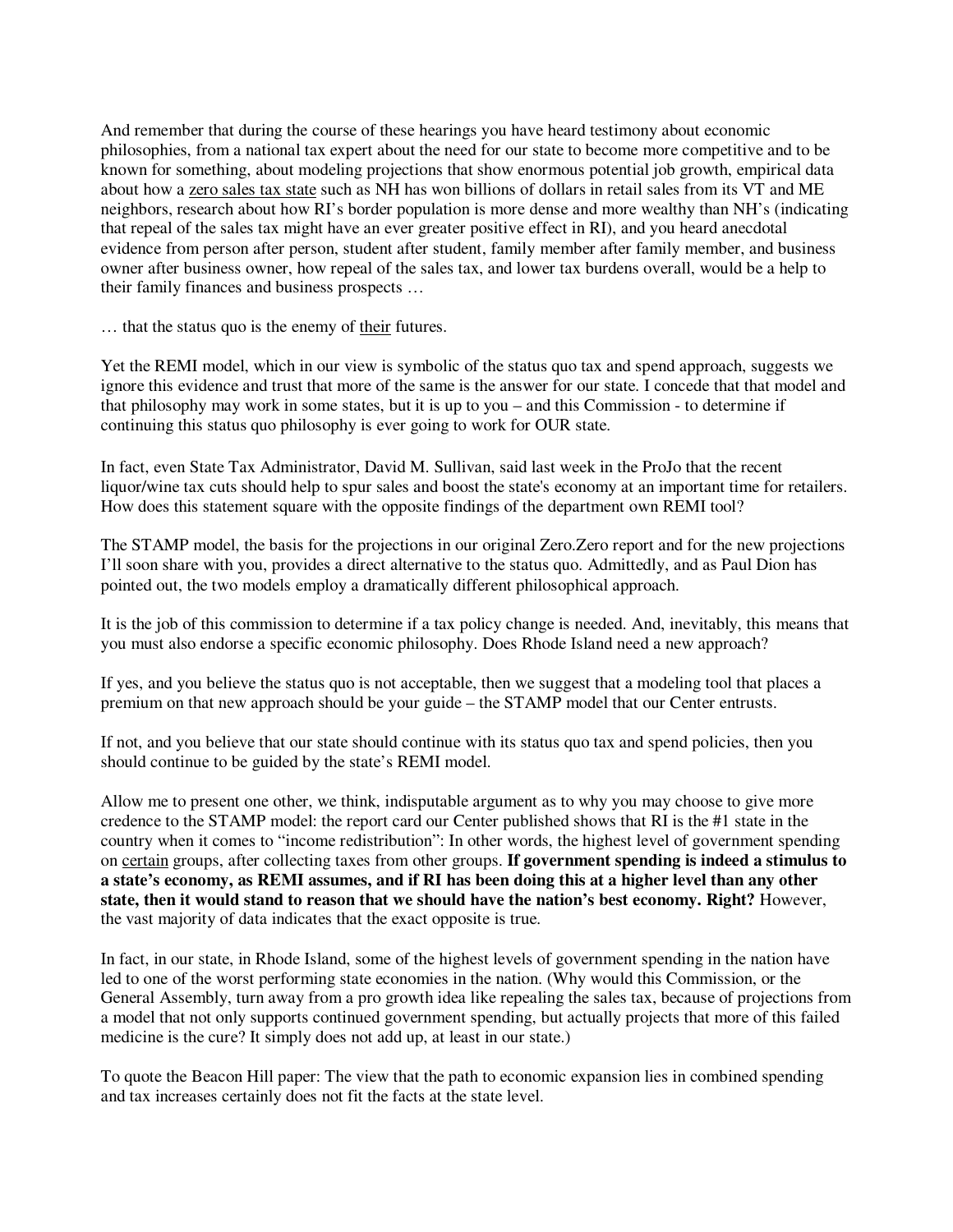So let me conclude this portion of my testimony by reiterating that ultimately, this Commission's recommendation about reforming the sales tax, will in essence, be a recommendation about whether or not you believe more government spending or more private spending is best; and whether or not our state should embark on a new policy path towards its future prosperity.

Next, I'd like to briefly take you through the findings in our new report. I apologize for not having copies for you, however we ran into issues printing color copies, which are needed because of the detailed charts and graphs. A color version of the report can be downloaded from our website, at RIFreedom.org .

I won't take you through all of the findings, but would like to highlight some major points.

Chairman Malik requested that our Center look at alternative sales tax rate scenarios; Representative Morgan requested we look at a phase-out scenario to 0.0%, and Senator Pearson requested that we try to put our findings into more of a visual, graph & chart format. I hope we have met your expectations.

Before, I get into the projections, it is important that we understand, that any sales tax reduction scenario – *that does not bring the rate all the way to 0.0%* – does little, if anything, to lessen the compliance costs of this **unfunded mandate** on retailers, restaurants, and other businesses that have a retail sales permit. Nor can any budget savings be realized through a reduction in the number of government tax auditors.

## **In theory, a 1% sales tax rate requires just as much government infrastructure and just as many compliance burdens for businesses as the current 7% rate.**

As for the projections in our new report, first, please jump ahead to the line and bar graph at the top of page-4, which shows that compared with other tax reforms, such as the corporate tax and the income tax, that the sales tax BY FAR outperforms the rest both in terms of the number of jobs created and the projected cost per job. This is why our Center selected sales tax reform as the first step in a new tax policy approach.

Now back to the graph, on page-2, the relatively straight blue shows the total number of jobs projected for each assumed 1% reduction in the sales tax rate. The graph also shows the "cost per job" – the green line - in terms of budget investment required for each reduction. As you can see, while a 0.0% sales tax rate produces the MOST JOBS, a 3% sales tax rate, provides the most value in that it has the lowest budget cost per job, yet still producing almost 14,000 jobs.

The rainbow colored horizontal bar chart on page-3 shows the positive dynamic revenue effect on various other taxes and fees, when decreasing the sales tax at various increments. Clearly the dynamic effect increases other revenues the more the sales tax is reduced, note the significantly larger red area, representing net budget loss, for sales tax rates below 3%.

The vertical bar chart, also on page-3, shows the anticipated annual revenue increases that municipalities can expect at various sales tax rates. This is a critical benefit that we have not stressed enough, as the expanded and increased number of businesses will lead to significant commercial property tax increases, lessening the burden on all property owners, and making more funds potentially available for education, security service, and infrastructure.

The vertical rainbow colored bar chart at the bottom of page-4 shows the phase-out effect of eliminating the sales tax as compared with doing it in one fell swoop. The job gains will eventually be about the same, but the dynamic revenue increases we discussed earlier will not be as dramatic if the sales tax is phased out over time.

This new data, as we see it, leaves this Commission with two obvious options **if** it chooses to take significant action: